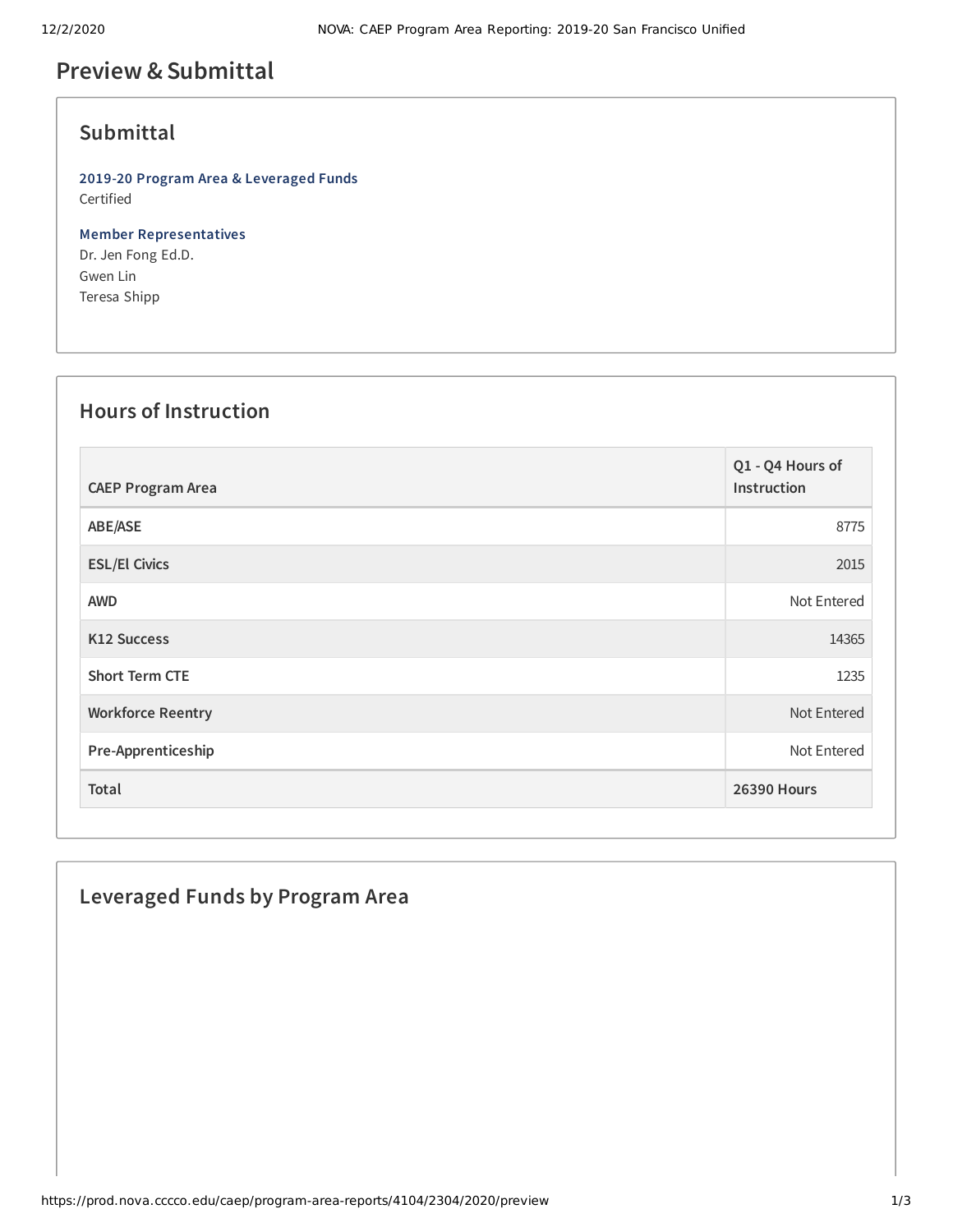12/2/2020 NOVA: CAEP Program Area Reporting: 2019-20 San Francisco Unified

| Fund                                            | <b>ABE/ASE</b>            | ESL/El<br><b>Civics</b> | <b>AWD</b>            | K <sub>12</sub><br><b>Success</b> | <b>Short</b><br><b>Term</b><br><b>CTE</b> | <b>Workforce</b><br>Reentry | Pre-<br>Apprenticeship | <b>Totals</b> |
|-------------------------------------------------|---------------------------|-------------------------|-----------------------|-----------------------------------|-------------------------------------------|-----------------------------|------------------------|---------------|
| California Adult<br><b>Education</b><br>Program | Not<br>Entered            | Not<br>Entered          | Not<br>Entered        | Not<br>Entered                    | Not<br>Entered                            | Not<br>Entered              | Not Entered            | \$0           |
| <b>CalWORKs</b>                                 | <b>Not</b><br>Entered     | Not<br>Entered          | Not<br>Entered        | <b>Not</b><br>Entered             | Not<br>Entered                            | Not<br>Entered              | Not Entered            | \$0           |
| <b>NonCredit</b>                                | Not<br>Entered            | Not<br>Entered          | Not<br>Entered        | Not<br>Entered                    | Not<br>Entered                            | Not<br>Entered              | Not Entered            | \$0           |
| <b>Perkins</b>                                  | <b>Not</b><br>Entered     | <b>Not</b><br>Entered   | <b>Not</b><br>Entered | <b>Not</b><br>Entered             | \$95,000                                  | <b>Not</b><br>Entered       | Not Entered            | \$95,000      |
| <b>LCFF</b>                                     | Not<br>Entered            | Not<br>Entered          | Not<br>Entered        | \$175,536                         | Not<br>Entered                            | <b>Not</b><br>Entered       | Not Entered            | \$175,536     |
| Fees                                            | <b>Not</b><br>Entered     | <b>Not</b><br>Entered   | <b>Not</b><br>Entered | <b>Not</b><br>Entered             | <b>Not</b><br>Entered                     | <b>Not</b><br>Entered       | Not Entered            | \$0           |
| K12 Adult Ed Jail<br><b>Funds</b>               | <b>Not</b><br>Entered     | Not<br>Entered          | <b>Not</b><br>Entered | <b>Not</b><br>Entered             | <b>Not</b><br>Entered                     | <b>Not</b><br>Entered       | Not Entered            | \$0           |
| <b>WIOA II</b>                                  | Not<br>Entered            | Not<br>Entered          | Not<br>Entered        | Not<br>Entered                    | Not<br>Entered                            | <b>Not</b><br>Entered       | Not Entered            | \$0           |
| Contracted<br><b>Services</b>                   | <b>Not</b><br>Entered     | <b>Not</b><br>Entered   | <b>Not</b><br>Entered | Not<br>Entered                    | <b>Not</b><br>Entered                     | <b>Not</b><br>Entered       | Not Entered            | \$0           |
| <b>Other Federal</b><br>Grants                  | Not<br>Entered            | \$125,000               | Not<br>Entered        | Not<br>Entered                    | <b>Not</b><br>Entered                     | <b>Not</b><br>Entered       | Not Entered            | \$125,000     |
| In-kind<br><b>Contributions</b>                 | <b>Not</b><br>Entered     | Not<br>Entered          | Not<br>Entered        | \$0                               | Not<br>Entered                            | <b>Not</b><br>Entered       | Not Entered            | \$0           |
| <b>Totals</b>                                   | $\mathsf{S}^{\mathsf{O}}$ | \$125,000               | \$0                   | \$175,536                         | \$95,000                                  | \$0                         | \$0                    | \$395,536     |

### **Certification**

**49 San Francisco Adult Education Consortium - Primary Contact**

**Tary Acebey** Management Assistant, AEBG [tacebey@ccsf.edu](mailto:tacebey@ccsf.edu)

**Wendy Miller** Interim Dean of Grants, Resource Development and Adult Education Programs [wlmiller@ccsf.edu](mailto:wlmiller@ccsf.edu)